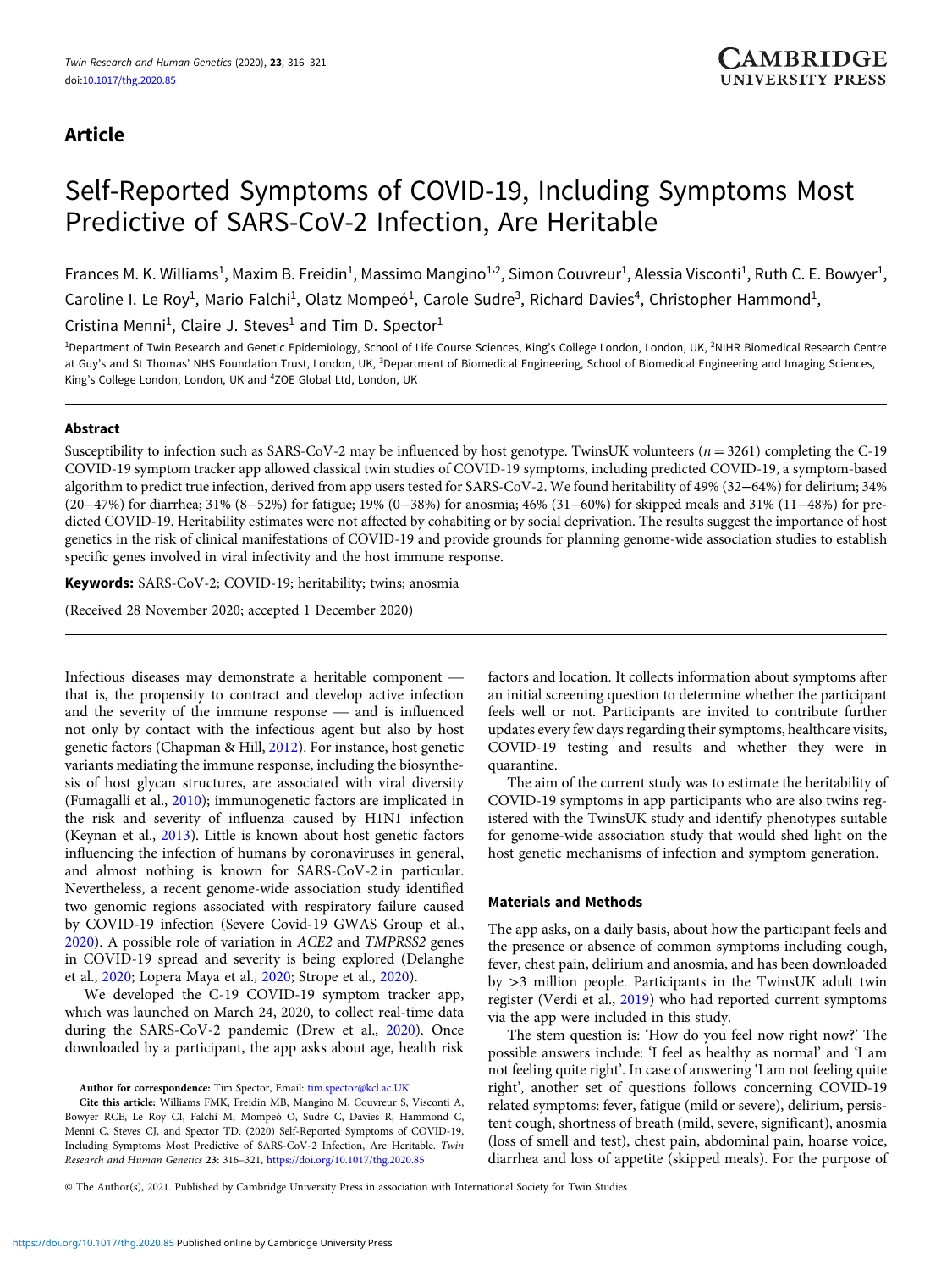| Trait                                                  |                          |                   | Total sample White British ancestry unpaired White British ancestry full MZ pairs White British ancestry full DZ pairs |                 |  |  |
|--------------------------------------------------------|--------------------------|-------------------|------------------------------------------------------------------------------------------------------------------------|-----------------|--|--|
| Sample size                                            | 3261                     | 1175              | 1348 (674 pairs)                                                                                                       | 576 (288 pairs) |  |  |
| Age (years)                                            | $53.7 \pm 16.1$          | $55.8 \pm 15.9$   | $51.4 \pm 15.8$                                                                                                        | $58.6 \pm 14.4$ |  |  |
| Sex (males/females)                                    | 420/2841                 | 175/1000          | 178/1170                                                                                                               | 44/532          |  |  |
| BMI $(kg/m2)$                                          | $25.3 \pm 5.1$           | $25.5 \pm 5.0$    | $24.9 \pm 4.9$                                                                                                         | $25.7 \pm 5.3$  |  |  |
| Distance between households<br>(median [min; max]), km | $\overline{\phantom{a}}$ | $\qquad \qquad -$ | 17.5 [0; 712.2]                                                                                                        | 32.6 [0; 766.7] |  |  |
| IMD (median [min; max]), decile                        | $7\ [1; 10]$             | 7[1;10]           | 7[1; 10]                                                                                                               | $7\;[1;10]$     |  |  |

Note: BMI, body mass index; IMD, index of multiple deprivation.

current study, individuals replying 'I feel as healthy as normal' have been assigned negative values (0) for all questions. For those reporting not feeling quite right, positive (1) or negative status was assigned based on the response to each question. Fatigue was considered positive if reported as severe and negative if reported as absent or mild. Shortness of breath was considered positive if reported as being severe or significant and negative if reported as absent or mild.

Casewise concordance between twin pairs and its standard error were estimated using the likelihood-based approach (Witte et al., [1999\)](#page-5-0). Heritability of individual symptoms and 'predicted COVID-19' was estimated using biometric modeling for the liability threshold model (Falconer & Mackay, [1996](#page-5-0)). The liabilitythreshold model assumes an underlying continuous liability that follows a normal distribution. The model decomposes the variance of the liability into latent sources of variation: additive genetic (A), common environment (C) and unique environment variance (E). For each symptom, we fitted saturated model and models with the liability variance components: ACE, AE, CE and E. Models were compared using chi-squared statistic estimated as double the difference between log-likelihoods of the models, which under null follows the central chi-squared distribution with degrees of freedom equal to the difference between the number of estimated parameters for the models. The ACE model was compared with the saturated model; AE and CE models were compared with ACE and E model was compared with either AE or CE depending on which one provided the best fit. Narrow-sense heritability, the proportion of the variance in liability caused by additive genetic effects, was estimated from the most parsimonious model (with adjustment for age, sex and body mass index [BMI]) as determined by the Akaike information criterion (Akaike, [1974](#page-5-0)). Biometric modeling was performed using OpenMx package for R (Neale et al., [2016](#page-5-0)).

'Predicted COVID-19' status was determined by linear combination of self-reported age, sex and symptoms of anosmia, severe or significant persistent cough, fatigue and skipped meals. We have shown this model to be most predictive of SARS-CoV-2 positivity on a swab PCR test (Menni et al., [2020\)](#page-5-0). We also examined real-time information obtained by SMS text from TwinsUK participants regarding their current cohabiting arrangement. To control for the influence of infection within households on estimates of C component, we repeated the heritability estimates excluding twins living together and those with cohabiting information missing. We also performed the estimates adjusting for the index of multiple deprivation.

Ethics committee approval was obtained for TwinsUK from St Thomas' Hospital Ethics Committee 2008 with further approval obtained to use health records for research.

## Results

Adult same-sex twins ( $n = 3261$ ) had provided data for analysis between March 25 and October 13, 2020 (Table 1). The sample included 3099 individuals of White British ancestry comprising 1175 unpaired twins, 674 total pairs of monozygotic (MZ) twins and 288 pairs of dizygotic (DZ) twins that have been used to calculate heritability estimates. There were differences in mean age between unpaired twins and paired twins of both zygosities and higher BMI compared to MZ twins. There were differences between MZ and DZ twins for age and BMI. Also, consistent with expectations, DZ twins lived further apart from each other compared to MZ twins. Prevalence of symptoms in TwinsUK was similar to the larger dataset of  $n = 3.45$  million (Figure [1\)](#page-2-0).

Table [2](#page-2-0) shows prevalence of symptoms in the MZ and DZ twins and the casewise concordance and tetrachoric correlations. Based on the greater concordance and tetrachoric correlations in MZ twins compared to DZ twins, a heritable component is suggested for delirium, diarrhea, fatigue, anosmia, predicted COVID-19 and skipped meals. This was confirmed by biometric modeling, with the AE, model being the best fit for these traits and the following heritability estimates: delirium, 49% (95% CI [32, 64]); diarrhea, 34% (95% CI [20, 47]); fatigue, 31% (95% CI [8, 52]); anosmia, 19% (95% CI [0, 38]); predicted COVID-19, 31% (95% CI [11, 48]) and skipped meals, 46% (95% CI [31, 60]). For other traits, the CE was found to be the best-fitting model, suggesting a higher impact of environmental factors.

Heritability estimates, including only those twin pairs living apart and adjusting for intrapair distance (Supplementary Table [S1\)](https://doi.org/10.1017/thg.2020.85) and adjusting for index of multiple deprivation (Supplementary Table [S2\)](https://doi.org/10.1017/thg.2020.85), were largely similar.

#### Discussion

Here, we report that 31% of the variance of 'predicted COVID-19' phenotype is due to genetic factors. This value is in line with heritability estimates for other viral infections: the heritability of HIV acquisition is estimated to be 28−42% (Powell et al., [2020\)](#page-5-0) and the heritability of hepatitis B viral load is 30−70% (Huang et al., [2011\)](#page-5-0). We found that delirium, a symptom related to immune activation, has a high heritability (49%). The symptom of anosmia, previously reported by us to be an important predictive symptom of COVID-19, was also heritable at 19%. Anosmia is now considered a key and a rather specific symptom of COVID-19 at the early stage of the infection (Gengler et al., [2020;](#page-5-0) Passarelli et al., [2020](#page-5-0)). While the precise pathophysiology of anosmia associated with COVID-19 is not yet fully understood, it may be related to sino-nasal viral shedding, important as a key virus transmission mechanism (Gengler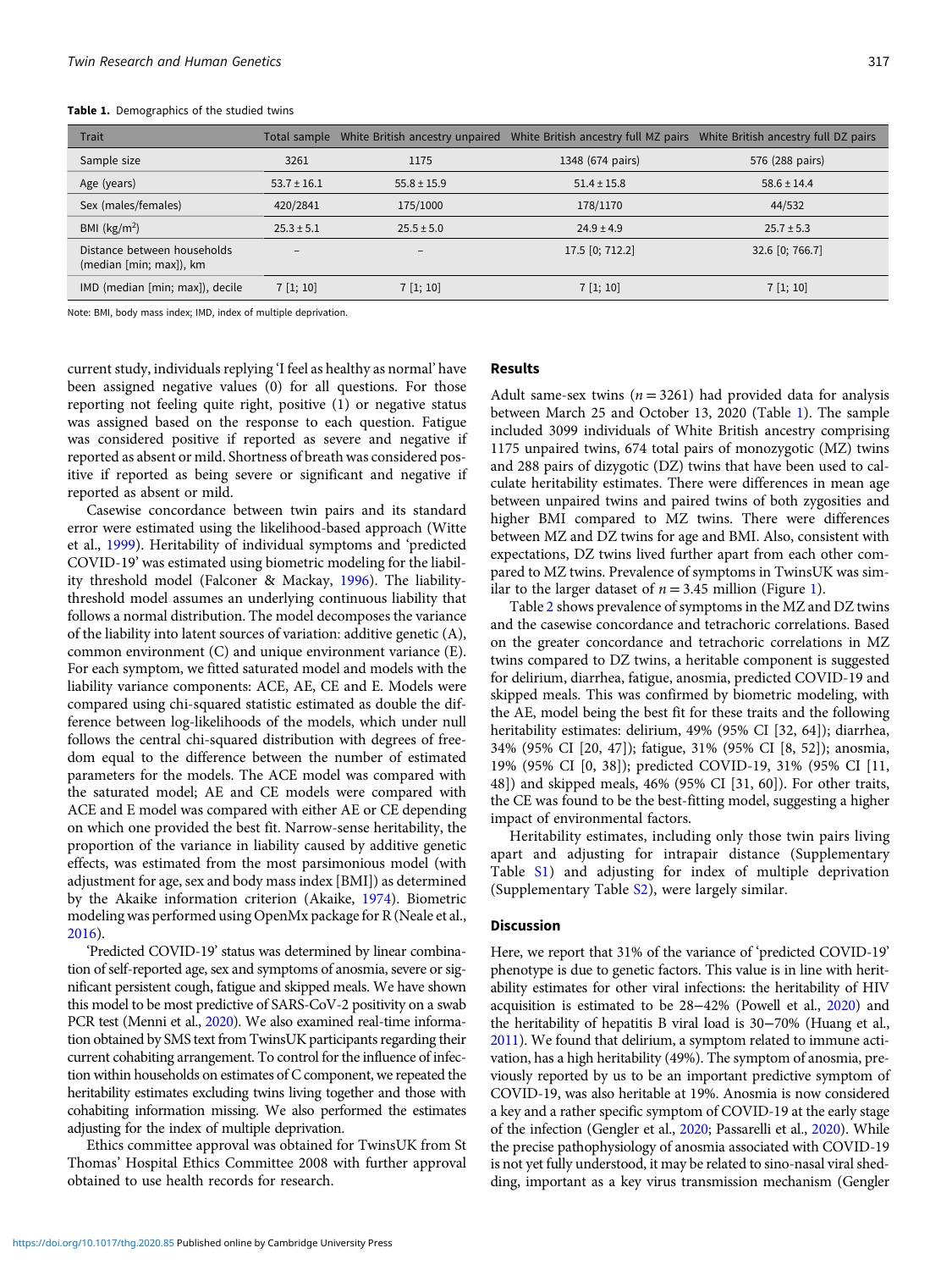|                        | Complete MZ pairs, $n = 1348$ |                         |                                   |                     | Complete DZ pairs, $n = 576$ |                            | p value comparing MZ vs DZ pairs |                         |                                   |  |
|------------------------|-------------------------------|-------------------------|-----------------------------------|---------------------|------------------------------|----------------------------|----------------------------------|-------------------------|-----------------------------------|--|
| Trait                  | Prevalence,<br>$\%$           | Casewise<br>concordance | <b>Tetrachoric</b><br>correlation | Prevalence,<br>$\%$ | Casewise<br>concordance      | Tetrachoric<br>correlation | Prevalence                       | Casewise<br>concordance | <b>Tetrachoric</b><br>correlation |  |
| Feeling unhealthy      | $54.8 \pm 1.4$                | $0.67 \pm 0.02$         | $0.41 \pm 0.05$                   | $43.9 \pm 2.1$      | $0.61 \pm 0.04$              | $0.47 \pm 0.08$            | $1.2e-5$                         | .1797                   | .2923                             |  |
| Abdominal pain         | $15.9 \pm 1.0$                | $0.27 \pm 0.04$         | $0.27 \pm 0.08$                   | $13.0 \pm 1.4$      | $0.27 \pm 0.07$              | $0.38 \pm 0.13$            | .1031                            | 1.0000                  | .0814                             |  |
| Chest pain             | $16.5 \pm 1.0$                | $0.31 \pm 0.04$         | $0.33 \pm 0.08$                   | $12.3 \pm 1.4$      | $0.25 \pm 0.07$              | $0.33 \pm 0.13$            | .0189                            | .4575                   | 1.0000                            |  |
| Delirium               | $9.1 \pm 0.8$                 | $0.33 \pm 0.05$         | $0.53 \pm 0.08$                   | $6.4 \pm 1.0$       | $0.11 \pm 0.05$              | $0.19 \pm 0.21$            | .0492                            | .0019                   | $1.8e-8$                          |  |
| Diarrhea               | $18.0 \pm 1.0$                | $0.35 \pm 0.04$         | $0.38 \pm 0.07$                   | $12.8 \pm 1.4$      | $0.19 \pm 0.06$              | $0.18 \pm 0.14$            | .0048                            | .0265                   | .0020                             |  |
| Fatigue                | $6.5 \pm 0.7$                 | $0.21 \pm 0.06$         | $0.39 \pm 0.11$                   | $4.7 \pm 0.9$       | $0.07 \pm 0.07$              | $0.16 \pm 0.26$            | .1267                            | .1289                   | .0004                             |  |
| Fever                  | $9.3 \pm 0.8$                 | $0.17 \pm 0.05$         | $0.23 \pm 0.10$                   | $9.5 \pm 1.2$       | $0.25 \pm 0.08$              | $0.40 \pm 0.14$            | .8902                            | .3964                   | .0074                             |  |
| Hoarse voice           | $13.3 \pm 0.9$                | $0.18 \pm 0.04$         | $0.12 \pm 0.09$                   | $9.0 \pm 1.2$       | $0.27 \pm 0.08$              | $0.47 \pm 0.14$            | .0079                            | .3143                   | $3.6e-8$                          |  |
| Loss of smell          | $9.2 \pm 0.8$                 | $0.19 \pm 0.05$         | $0.27 \pm 0.10$                   | $6.4 \pm 1.0$       | $0*$                         | $-0.89*$                   | .0422                            | <b>NA</b>               | 1.5e-127                          |  |
| Persistent cough       | $16.1 \pm 1.0$                | $0.34 \pm 0.04$         | $0.40 \pm 0.07$                   | $12.7 \pm 1.4$      | $0.33 \pm 0.07$              | $0.48 \pm 0.12$            | .0563                            | .9013                   | .1600                             |  |
| Predicted COVID-<br>19 | $8.8 \pm 0.8$                 | $0.22 \pm 0.05$         | $0.34 \pm 0.10$                   | $5.9 \pm 1.0$       | $0*$                         | $-0.89*$                   | .0311                            | <b>NA</b>               | 3.1e-139                          |  |
| Shortness of<br>breath | $2.3 \pm 0.4$                 | $0.19 \pm 0.10$         | $0.53 \pm 0.15$                   | $1.7 \pm 0.5$       | $0.20 \pm 0.17$              | $0.69 \pm 0.23$            | .4028                            | .9596                   | 0.0003                            |  |
| Skipped meals          | $12.5 \pm 0.9$                | $0.36 \pm 0.05$         | $0.50 \pm 0.07$                   | $11.1 \pm 1.3$      | $0.19 \pm 0.07$              | $0.25 \pm 0.15$            | .3882                            | .0481                   | $3.2e-5$                          |  |

<span id="page-2-0"></span>Table 2. Prevalence, casewise concordance and tetrachoric correlation of the symptoms reported in TwinsUK

Note: Only White British ancestry complete twin pairs are included. Values in bold type represent nominally statistically significant differences in estimated parameters. \*SE unidentifiable due to absence of concordant cases.



Fig. 1. Prevalence of symptoms and 'Predicted COVID-19' status reported by TwinsUK twins and non-twin population reported the symptoms using C-19 COVID-19 symptom tracker app.

et al., [2020\)](#page-5-0). That heritable factors influence anosmia may help identify genetic variants responsible for susceptibility to infection. Symptomatic infection with SARS-CoV-2, rather than representing a purely stochastic event, is under host genetic influence to some extent and may reflect inter-individual variation to viral infection susceptibility and in the host immune response. Viral infections typically lead to T-cell activation with IL-1, IL-6 and  $TNF-\alpha$  release causing flu-like symptoms such as fever. The genetic basis of this variability in response will provide important clues for therapeutics

and lead to the identification of groups at high risk of death, which is associated with a cytokine storm approximately 2 weeks after symptom onset (Vaninov, [2020\)](#page-5-0).

Interestingly, for feeling unhealthy, abdominal pain, chest pain, hoarse voice, persistent cough and shortness of breath, we found the common environment to be more pronounced than the heritable component. Our sensitivity analysis including only twins living apart confirmed this (Supplementary Table [S1\)](https://doi.org/10.1017/thg.2020.85). Another sensitivity analysis with adjustment for the possible social disparity was also in keeping with this observation (Supplementary Table [S2](https://doi.org/10.1017/thg.2020.85)). Importantly, the majority of these traits concern the airways, suggesting that they may have been exaggerated by the winter/early spring weather conditions inadvertently shared by most of the twins regardless of their living place.

Among unanticipated findings, we highlight a heritable component for skipped meals and diarrhea (Table [3](#page-3-0)) in keeping with evidence for active replication of SARS-CoV-2 in the digestive tract, even after clearance of the virus from the respiratory tract, and a high level of gastrointestinal symptoms in affected patients (Yang & Tu, [2020](#page-5-0)). This implies that host genetic factors control the manifestation of COVID-19 infection in the gut, perhaps by regulation of inflammation; an interplay with gut microbiota, which in turn is heritable, could also account for our findings (Zuo et al., [2020](#page-5-0)).

The study has a number of limitations. First, our data are likely to suffer from a healthy volunteer bias. Indeed, we report negative tetrachoric correlations for DZ twins for anosmia and predicted COVID-19 due to the few pairs concordant for rare symptoms. The study has a number of immitations. First, our data are likely to suffer from a healthy volunteer bias. Indeed, we report negative tetrachoric correlations for DZ twins for anosmia and predicted COVID-19 due to the few ers, testing those admitted to hospital with symptoms, testing those rachoric correlations for DZ twins for anosmia and predicted<br>COVID-19 due to the few pairs concordant for rare symptoms.<br>However, all methods currently available — testing healthcare work-<br>ers, testing those admitted to ho Ours is among the best representations of the general population (Drew et al., [2020\)](#page-5-0), albeit at the healthy end of the spectrum, and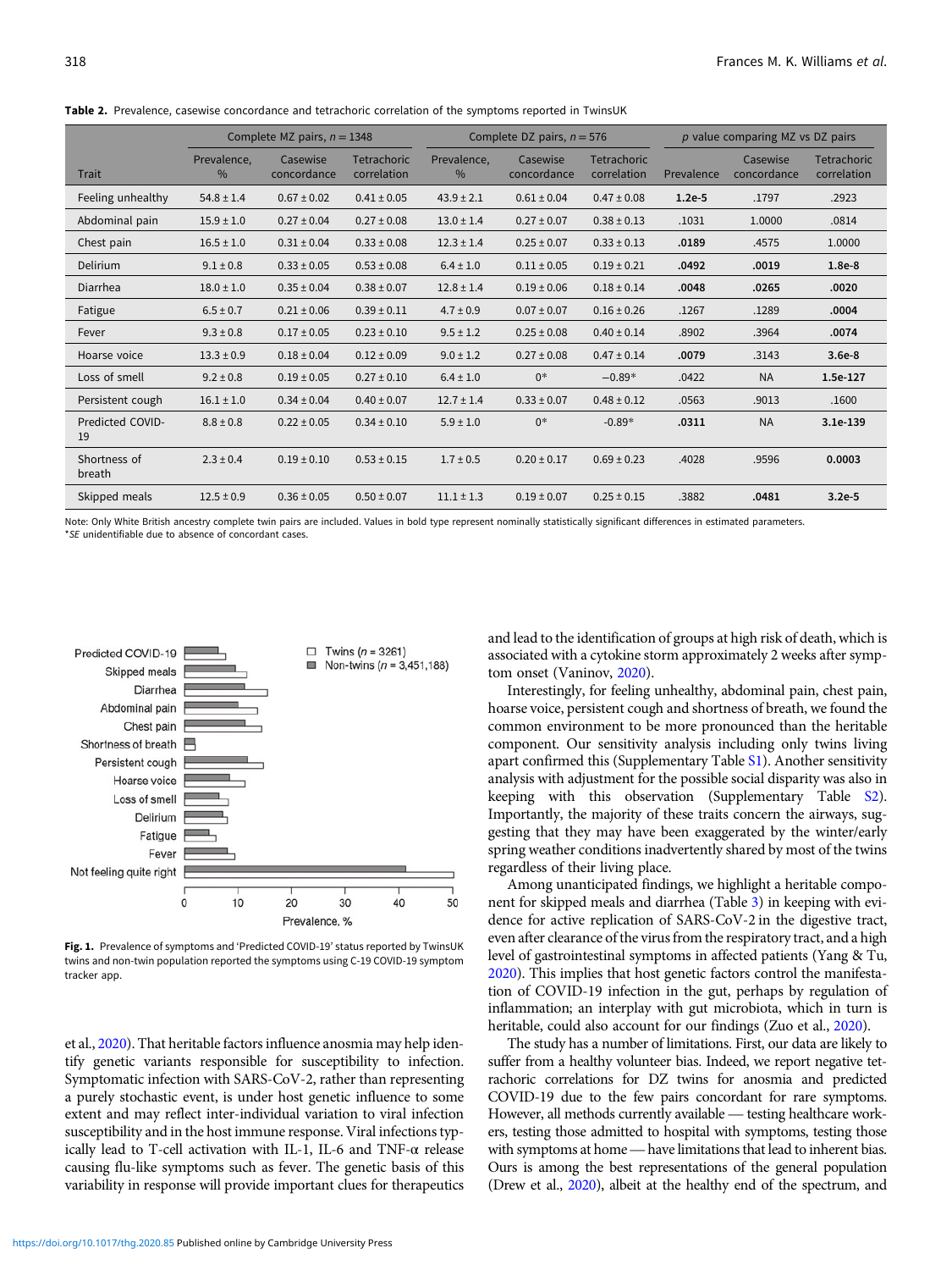#### <span id="page-3-0"></span>Table 3. Biometric modeling for COVID-19 symptoms in TwinsUK

|                   |            | Variance components      |                          |                          | Model fit      |         |            | Model comparison         |                          |                          |             |
|-------------------|------------|--------------------------|--------------------------|--------------------------|----------------|---------|------------|--------------------------|--------------------------|--------------------------|-------------|
| Trait             | Model      | A                        | $\mathsf{C}$             | E.                       | es             | $-2LL$  | <b>AIC</b> | $\chi^2$                 | df                       | p                        | <b>Base</b> |
| Feeling unhealthy | Saturated  | $\qquad \qquad -$        | -                        | $\overline{\phantom{0}}$ | 13             | 4078.39 | $-2093.61$ | $\qquad \qquad -$        | $\qquad \qquad -$        |                          |             |
|                   | ACE        | 0 [0, 0.33]              | $0.37$ [0.07, 0.46]      | $0.63$ [0.53, 0.73]      | 8              | 4087.18 | $-2098.82$ | 8.79                     | $\overline{7}$           | .268                     | Saturated   |
|                   | AE         | $0.39$ [0.29, 0.49]      | $\overline{\phantom{a}}$ | $0.61$ [0.51, 0.71]      | $\overline{7}$ | 4092.62 | $-2095.38$ | 5.45                     | $\mathbf{1}$             | .020                     | <b>ACE</b>  |
|                   | CE         | $\qquad \qquad -$        | $0.37$ [0.27, 0.46]      | $0.63$ [0.54, 0.73]      | $\overline{7}$ | 4087.18 | $-2100.82$ | 0.00                     | $\mathbf 1$              | 1.000                    | <b>ACE</b>  |
|                   | E.         | -                        | $\qquad \qquad -$        | $1.00$ [1.00, 1.00]      | 6              | 4139.26 | $-2050.74$ | 52.09                    | $\mathbf{1}$             | 5.3 E-13                 | <b>CE</b>   |
| Abdominal pain    | Saturated  | $\qquad \qquad -$        |                          | $\qquad \qquad -$        | 13             | 2383.52 | $-3788.48$ | $\qquad \qquad -$        | —                        |                          |             |
|                   | ACE        | 0 [0, 0]                 | $0.25$ [0, 0.37]         | $0.75$ [0.62, 0.89]      | 8              | 2398.86 | $-3787.14$ | 15.35                    | $\overline{7}$           | .032                     | Saturated   |
|                   | AE         | $0.26$ [0.11, 0.41]      | $\overline{\phantom{m}}$ | $0.74$ [0.59, 0.89]      | $\overline{7}$ | 2400.29 | $-3787.71$ | 1.43                     | $\mathbf{1}$             | .232                     | ACE         |
|                   | CE         | $\qquad \qquad -$        | $0.25$ [0.11, 0.38]      | $0.75$ [0.62, 0.89]      | $\overline{7}$ | 2398.86 | $-3789.14$ | 0.00                     | $\mathbf{1}$             | 1.000                    | <b>ACE</b>  |
|                   | E          | $\qquad \qquad -$        | $\qquad \qquad -$        | $1.00$ [1.00, 1.00]      |                | 2411.75 | $-3778.25$ | 12.89                    | $\mathbf{1}$             | .000                     | CE          |
| Chest pain        | Saturated  | $\overline{\phantom{a}}$ | $\qquad \qquad -$        | $\overline{\phantom{a}}$ | 13             | 2452.93 | $-3719.07$ | $\overline{\phantom{a}}$ | $\qquad \qquad -$        | $\overline{\phantom{m}}$ |             |
|                   | ACE        | $0.02$ [0, 0.43]         | $0.27$ [0, 0.42]         | $0.71$ [0.56, 0.84]      | 8              | 2455.69 | $-3730.31$ | 2.76                     | $\overline{7}$           | .906                     | Saturated   |
|                   | AE         | $0.31$ [0.16, 0.45]      | $\overline{\phantom{a}}$ | $0.69$ [0.55, 0.84]      | $\overline{7}$ | 2456.59 | $-3731.41$ | 0.90                     | $\mathbf{1}$             | .343                     | <b>ACE</b>  |
|                   | CE         | $\overline{\phantom{a}}$ | $0.29$ [0.16, 0.42]      | $0.71$ [0.58, 0.84]      | $\overline{7}$ | 2455.69 | $-3732.31$ | 0.00                     | $\mathbf{1}$             | .946                     | <b>ACE</b>  |
|                   | E          | $\qquad \qquad -$        | $\overline{\phantom{m}}$ | $1.00$ [1.00, 1.00]      | 6              | 2473.51 | $-3716.49$ | 17.81                    | $\mathbf{1}$             | 2.4 E-05                 | <b>CE</b>   |
| Delirium          | Saturated  | $\qquad \qquad -$        |                          | $\qquad \qquad -$        | 13             | 1652.11 | $-4519.89$ | $\overline{\phantom{0}}$ | $\overline{\phantom{0}}$ |                          |             |
|                   | ACE        | $0.49$ [0, 0.64]         | 0 [0, 0]                 | $0.51$ [0.36, 0.68]      | 8              | 1657.51 | $-4528.49$ | 5.39                     | $\overline{7}$           | .612                     | Saturated   |
|                   | AE         | $0.49$ [0.32, 0.64]      | $\overline{\phantom{a}}$ | $0.51$ [0.36, 0.68]      | 7              | 1657.51 | $-4530.49$ | 0.00                     | $\mathbf{1}$             | 1.000                    | <b>ACE</b>  |
|                   | CE         | $\qquad \qquad -$        | $0.44$ [0.28, 0.58]      | $0.56$ [0.42, 0.59]      | $\overline{7}$ | 1659.88 | $-4528.12$ | 2.37                     | $\,1$                    | .123                     | ACE         |
|                   | E.         | $\qquad \qquad -$        | $\qquad \qquad -$        | $1.00$ [1.00, 1.00]      | 6              | 1686.77 | $-4503.23$ | 29.26                    | $\mathbf{1}$             | 6.3 E-08                 | <b>CE</b>   |
| Diarrhea          | Saturated  | $\qquad \qquad -$        |                          | $\overline{\phantom{a}}$ | 13             | 2578.44 | $-3593.56$ | $\qquad \qquad -$        | $\overline{\phantom{0}}$ |                          |             |
|                   | <b>ACE</b> | $0.34$ [0, 0.47]         | 0 [0, 0]                 | $0.66$ [0.53, 0.8]       | 8              | 2584.64 | $-3601.36$ | 6.20                     | $\overline{7}$           | .517                     | Saturated   |
|                   | AE         | $0.34$ [0.2, 0.47]       | $\overline{\phantom{a}}$ | $0.66$ [0.53, 0.8]       | $\overline{7}$ | 2584.64 | $-3603.36$ | 0.00                     | $\mathbf{1}$             | 1.000                    | ACE         |
|                   | CE         | $\qquad \qquad -$        | $0.3$ [0.18, 0.42]       | $0.70$ [0.58, 0.82]      | $\overline{7}$ | 2586.38 | $-3601.62$ | 1.74                     | $\mathbf{1}$             | .187                     | ACE         |
|                   | E          | $\overline{\phantom{0}}$ |                          | $1.00$ [1.00, 1.00]      | 6              | 2607.39 | $-3582.61$ | 22.75                    | $\mathbf{1}$             | 1.8 E-06                 | AE          |
| Fatigue           | Saturated  | $\overline{\phantom{a}}$ | $\qquad \qquad -$        | $\overline{\phantom{a}}$ | 13             | 1286.76 | $-4885.24$ | $\qquad \qquad -$        | $\qquad \qquad -$        | $\overline{\phantom{m}}$ |             |
|                   | <b>ACE</b> | $0.31$ [0, 0.52]         | 0 [0, 0]                 | $0.69$ [0.48, 0.92]      | 8              | 1292.04 | $-4893.96$ | 5.28                     | $\overline{7}$           | .626                     | Saturated   |
|                   | AE         | $0.31$ [0.08, 0.52]      | $\overline{\phantom{a}}$ | $0.69$ [0.48, 0.92]      | $\overline{7}$ | 1292.04 | $-4895.96$ | 0.00                     | $\mathbf{1}$             | 1.000                    | <b>ACE</b>  |
|                   | CE         | $\qquad \qquad -$        | $0.28$ [0.06, 0.47]      | $0.72$ [0.53, 0.94]      | $\overline{7}$ | 1292.63 | $-4895.37$ | 0.59                     | $\mathbf{1}$             | .442                     | ACE         |
|                   | E          | -                        |                          | $1.00$ [1.00, 1.00]      | 6              | 1298.91 | $-4891.09$ | 6.86                     | $\mathbf{1}$             | .009                     | AE          |
| Fever             | Saturated  |                          |                          |                          | 13             | 1853.05 | $-4318.95$ |                          |                          |                          |             |
|                   | <b>ACE</b> | 0 [0, 0]                 | $0.21$ [0, 0.38]         | $0.79$ [0.62, 0.98]      | 8              | 1856.93 | $-4329.07$ | 3.88                     | $\overline{7}$           | .793                     | Saturated   |
|                   | AE         | $0.2$ [0, 0.21]          | $\overline{\phantom{a}}$ | $0.8$ [0.66, 0.99]       | 7              | 1858.20 | $-4329.80$ | 1.27                     | $\mathbf{1}$             | .260                     | ACE         |
|                   | CE.        | $\qquad \qquad -$        | $0.21$ [0.02, 0.38]      | $0.79$ [0.62, 0.98]      | 7              | 1856.93 | $-4331.07$ | 0.00                     | $\mathbf{1}$             | 1.000                    | ACE         |
|                   | E.         | $\qquad \qquad -$        | $\qquad \qquad -$        | $1.00$ [1.00, 1.00]      | 6              | 1861.85 | $-4328.15$ | 4.92                     | $\mathbf{1}$             | .027                     | CE          |
| Hoarse voice      | Saturated  | $\qquad \qquad -$        |                          | $-$                      | 13             | 2136.14 | $-4035.86$ | $\overline{\phantom{a}}$ | $\qquad \qquad -$        | $\overline{\phantom{m}}$ |             |
|                   | <b>ACE</b> | 0 [0, 0]                 | $0.16$ [0, 0.32]         | $0.84$ [0.68, 0.99]      | 8              | 2147.52 | $-4038.48$ | 11.38                    | $\overline{7}$           | .123                     | Saturated   |
|                   | AE         | $0.14$ [0, 0.3]          | $\overline{\phantom{a}}$ | $0.86$ [0.7, 1]          | $\overline{7}$ | 2149.26 | $-4038.74$ | 1.75                     | $\mathbf{1}$             | .186                     | ACE         |
|                   | СE         | $\qquad \qquad -$        | $0.16$ [0.01, 0.32]      | $0.84$ [0.68, 0.99]      | 7              | 2147.52 | $-4040.48$ | 0.00                     | $\mathbf{1}$             | 1.000                    | ACE         |
|                   | E.         | $\overline{\phantom{0}}$ |                          | $1.00$ [1.00, 1.00]      |                | 2151.62 | $-4038.38$ | 4.11                     | $1\,$                    | .043                     | CE          |
| Loss of smell     | Saturated  | $\qquad \qquad -$        | -                        | $\sim$ $-$               | 13             | 1671.91 | $-4500.09$ | $\qquad \qquad -$        | -                        | $\overline{\phantom{m}}$ |             |
|                   | <b>ACE</b> | $0.19$ [0, 0.38]         | 0 [0, 0]                 | $0.81$ [0.62, 1]         | 8              | 1677.71 | $-4508.29$ | 5.81                     | $\overline{7}$           | .562                     | Saturated   |
|                   | AE         | $0.19$ $[0, 0.38]$       | $\sim$                   | $0.81$ [0.62, 1]         | 7              | 1677.71 | $-4510.29$ | 0.00                     | $\mathbf{1}$             | 1.000                    | ACE         |
|                   | CE         | $\qquad \qquad -$        | $0.14$ [0, 0.32]         | $0.86$ [0.68, 1]         | $\overline{7}$ | 1678.90 | $-4509.10$ | 1.19                     | $\mathbf{1}$             | .275                     | ACE         |
|                   | E.         | $\qquad \qquad -$        | $\overline{\phantom{a}}$ | $1.00$ [1.00, 1.00]      | 6              | 1680.85 | $-4509.15$ | 3.14                     | $\mathbf{1}$             | .076                     | AE          |

(Continued)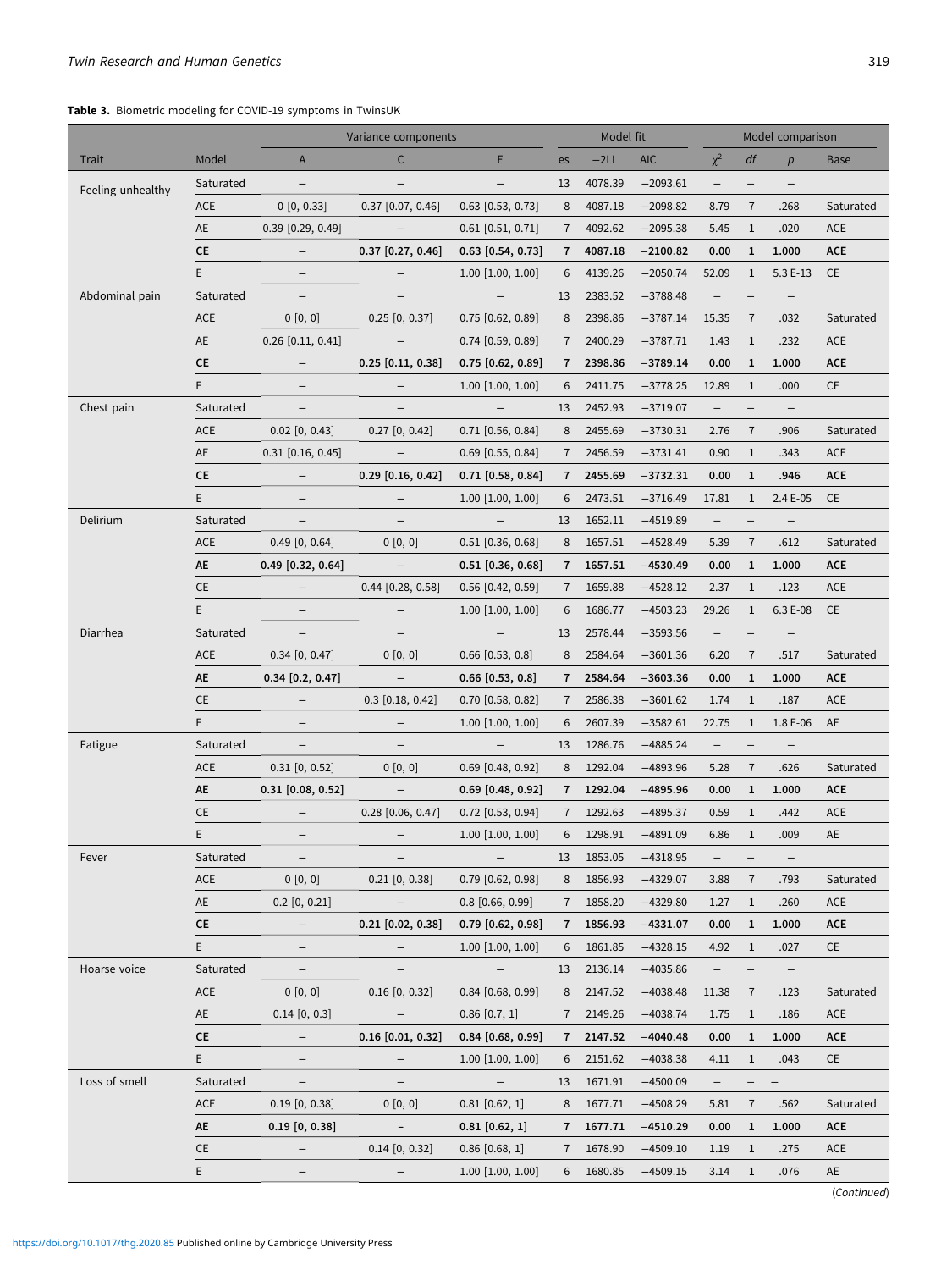#### Table 3. (Continued)

|                     |            |                          | Variance components      |                       |                | Model fit |            |          | Model comparison |                  |             |  |
|---------------------|------------|--------------------------|--------------------------|-----------------------|----------------|-----------|------------|----------|------------------|------------------|-------------|--|
| <b>Trait</b>        | Model      | A                        | $\mathsf{C}$             | E                     | es             | $-2LL$    | <b>AIC</b> | $\chi^2$ | df               | $\boldsymbol{p}$ | <b>Base</b> |  |
| Persistent cough    | Saturated  |                          |                          |                       | 13             | 2464.03   | $-3707.97$ |          |                  |                  |             |  |
|                     | <b>ACE</b> | 0 [0, 0]                 | $0.37$ [0, 0.46]         | $0.63$ [0.5, 0.72]    | 8              | 2468.42   | $-3717.58$ | 4.38     | $\overline{7}$   | .735             | Saturated   |  |
|                     | <b>AE</b>  | $0.39$ [0.25, 0.52]      |                          | $0.61$ [0.48, 0.75]   | $\overline{7}$ | 2470.60   | $-3717.40$ | 2.18     | $\mathbf{1}$     | .139             | <b>ACE</b>  |  |
|                     | CE         |                          | $0.37$ [0.24, 0.49]      | $0.63$ [0.51, 0.76]   | $\overline{7}$ | 2468.42   | $-3719.58$ | 0.00     | $\mathbf{1}$     | 1.000            | <b>ACE</b>  |  |
|                     | E          | $\qquad \qquad -$        |                          | $1.00$ [1.00, 1.00]   | 6              | 2497.30   | $-3692.70$ | 28.88    | $\mathbf{1}$     | 7.7 E-08         | <b>CE</b>   |  |
| Predicted COVID-19  | Saturated  |                          |                          |                       | 11             | 1633.60   | $-4542.40$ |          |                  |                  |             |  |
|                     | <b>ACE</b> | $0.31$ [0, 0.48]         | 0 [0, 0]                 | $0.69$ [0.52, 0.89]   | 6              | 1643.24   | $-4546.76$ | 9.64     | $\overline{7}$   | .210             | Saturated   |  |
|                     | AE         | $0.31$ [0.11, 0.48]      |                          | $0.69$ $[0.52, 0.89]$ | 5              | 1643.24   | $-4548.76$ | 0.00     | $\mathbf 1$      | 1.000            | <b>ACE</b>  |  |
|                     | CE         |                          | $0.26$ [0.08, 0.43]      | $0.74$ [0.57, 0.92]   | 5              | 1645.16   | $-4546.84$ | 1.93     | $\mathbf{1}$     | .165             | ACE         |  |
|                     | E          |                          |                          | $1.00$ [1.00, 1.00]   | $\overline{4}$ | 1652.76   | $-4541.24$ | 9.52     | $\mathbf{1}$     | .002             | <b>AE</b>   |  |
| Shortness of breath | Saturated  |                          |                          |                       | 13             | 594.89    | $-5577.11$ |          |                  |                  |             |  |
|                     | ACE        | 0 [0, 0]                 | $0.52$ [0, 0.74]         | $0.48$ [0.25, 0.78]   | 8              | 600.78    | $-5585.22$ | 5.90     | $\overline{7}$   | .552             | Saturated   |  |
|                     | AE         | $0.54$ [0.21, 0.77]      |                          | $0.46$ [0.23, 0.79]   | $\overline{7}$ | 602.03    | $-5585.97$ | 1.25     | $\mathbf{1}$     | .264             | ACE         |  |
|                     | <b>CE</b>  |                          | $0.52$ [0.22, 0.74]      | $0.48$ [0.26, 0.78]   | $\overline{7}$ | 600.78    | $-5587.22$ | 0.00     | $\mathbf{1}$     | 1.000            | <b>ACE</b>  |  |
|                     | E          | $\qquad \qquad -$        |                          | $1.00$ [1.00, 1.00]   | 6              | 611.70    | $-5578.30$ | 10.92    | 1                | .001             | <b>CE</b>   |  |
| Skipped meals       | Saturated  | $\overline{\phantom{0}}$ |                          | V                     | 13             | 2141.85   | $-4030.15$ |          |                  |                  |             |  |
|                     | <b>ACE</b> | $0.46$ [0, 0.6]          | 0 [0, 0]                 | $0.54$ [0.4, 0.69]    | 8              | 2148.21   | $-4037.79$ | 6.37     | $\overline{7}$   | .498             | Saturated   |  |
|                     | AE         | $0.46$ [0.31, 0.6]       | $\overline{\phantom{m}}$ | $0.54$ [0.4, 0.69]    | $\overline{7}$ | 2148.21   | $-4039.79$ | 0.00     | $\mathbf{1}$     | 1.000            | <b>ACE</b>  |  |
|                     | CE         |                          | $0.39$ [0.25, 0.52]      | $0.61$ [0.48, 0.75]   | $\overline{7}$ | 2151.74   | $-4036.26$ | 3.53     | $\mathbf{1}$     | .060             | <b>ACE</b>  |  |
|                     | E          |                          |                          | $1.00$ [1.00, 1.00]   | 6              | 2179.91   | $-4010.09$ | 31.70    | $\mathbf{1}$     | 1.8 E-08         | AE          |  |

Note: Biometric modeling was carried out using OpenMx package for R as detailed in the main text. Adjustments were done for age, sex and BMI for all traits except predicted COVID-19 for which no adjustment for age and sex was done. Bold type indicates the best-fit models according to AIC and  $\chi^2$  tests. 95% confidence intervals are shown in square brackets. es, number of estimated parameters in the model; -2LL, log-likelihood for the model multiplied by -2; AIC, Akaike Information Criteria;  $\chi^2$ , test statistics for models comparison; df, degrees of freedom for  $\chi^2$ ; p value, corresponding p value; base, model against which the comparison was done.

it offers an important contribution to the accurate depiction of the totality of the epidemic. Another limitation is the lack of information about the exposure of the twins to SARS-CoV2. One can infer that COVID-19 cases are more likely to have been exposed to the virus than controls. This may be true for healthcare and social workers on the frontline of COVID-19 treatment and management. However, this does not necessarily apply to the general population, as a large proportion of people (40−45%) are reported to be asymptomatic (Oran & Topol, [2020\)](#page-5-0), so cases cannot fully resemble exposure rates. Nevertheless, there is nothing to suggest that differential levels of virus exposure between MZ and DZ twins could have impacted heritability estimates. Another limitation is that many symptoms are nonspecific and are prevalent in spring in the Northern hemisphere when allergies and seasonal influenza are active, and are not indicative of infection status. In line with that, as a large proportion of twins logged their symptoms only once, we cannot assess the consistency of reporting for them. Among those who logged more than once, the following are prevalences of reporting the presence of symptoms more than once: feeling unhealthy, 71.4%; persistent cough, 64.4%; loss of smell, 62.7%; hoarse voice, 55.5%; shortness of breath, 51.8%; chest pain, 51.8%; delirium, 47.1%; skipped meals, 46.9%; fatigue, 42.1%; fever, 41.5%; abdominal pain, 37.8% and diarrhea, 36.8%. This may reflect both the course of the disease or changes in disease status perception in the responders, with the latter being a possible bias. We did have a sufficient sample size of people reporting symptoms and viral test results to indicate accurately which symptom pattern provides the greatest positive predictive value. The study could

have been biased by MZ twins cohabiting more than DZ twins, but real-time data collection allowed us to exclude cohabiting pairs. Also, adjusting for index of multiple deprivation, we controlled for the possible disparity between different regions of the country. Our twin sample is predominantly female for historical recruitment reasons and is not representative of non-European ancestries (Verdi et al., [2019](#page-5-0)). Finally, concerning predicted COVID-19, the predictive model is based on the results of RT-PCR tests, which themselves are not perfect; and the model itself is not 100% sensitive and specific. Nevertheless, RT-PCR test results are well correlated with chest CT-scan for the diagnosis of COVID-19 (Ai et al., [2020\)](#page-5-0). Also, the model we used to predict COVID-19 has been validated in an independent dataset in the USA (Menni et al., [2020\)](#page-5-0), suggesting that it has utility. Finally, there is a fair concordance between predicted COVID-19 and positive COVID-19 antibodies in the studied twins with Yule's coefficient of colligation of .52 (.46−.57) and Cohen's kappa of .36 (.29−.42).

Our study has several strengths. TwinsUK participants and their symptom reporting is representative of the UK population (Figure [1](#page-2-0)). Predicting infection with a validated combination of symptoms of virus-tested individuals offers a pragmatic solution to the challenges of widespread testing in the general population. One of the important contributions of our study is the real-time nature of the data collection and the very large sample drawn from the general population (Drew et al., [2020](#page-5-0)). While acknowledging the wide confidence intervals around the estimates of heritability, our study contributes to the understanding of COVID-19 within the general population.